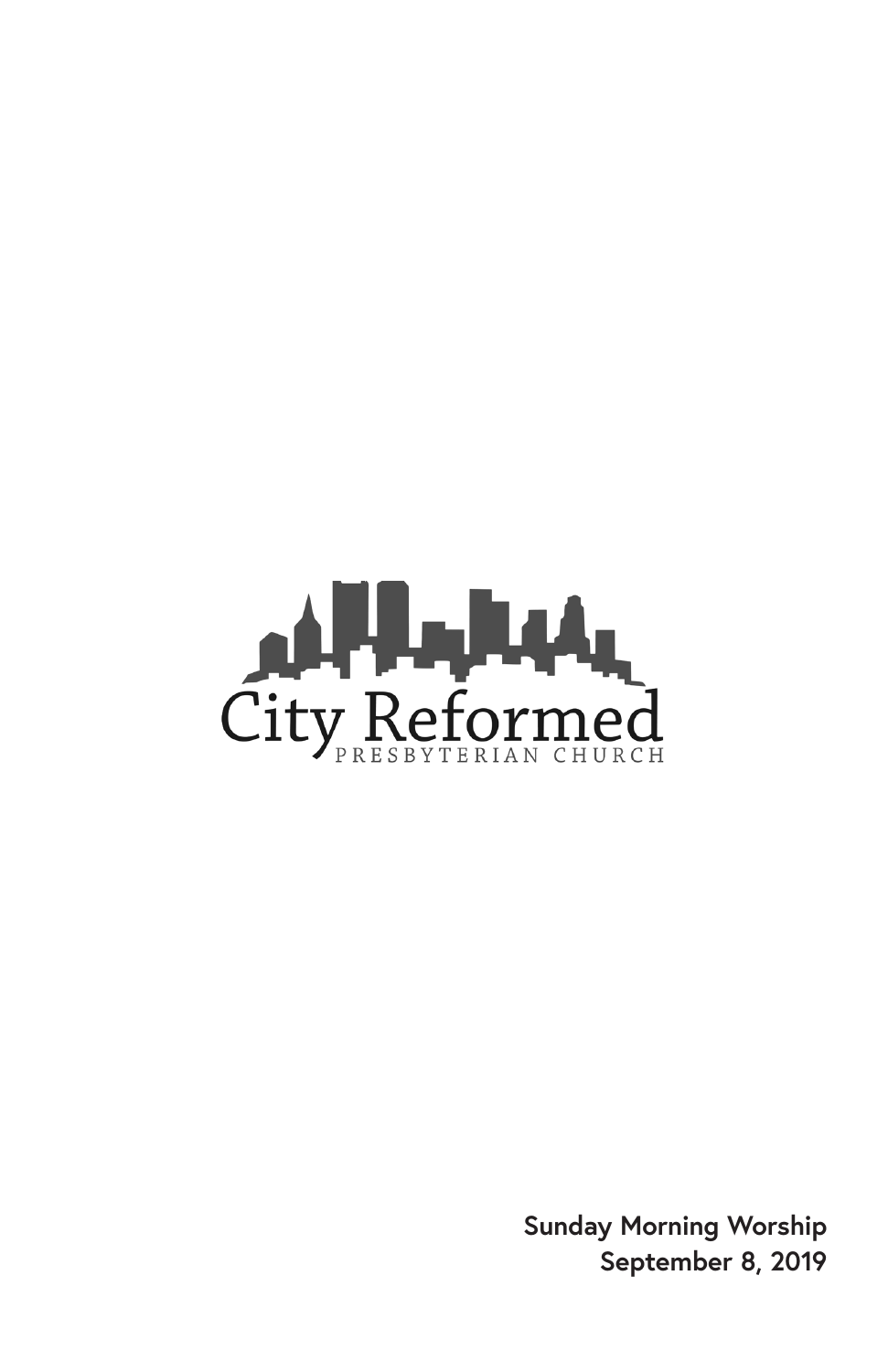# **Welcome to City Reformed Presbyterian Church**

We are glad to have you join us for worship today. Please stop by the Welcome Table in the foyer - we would love to meet you! If you would like more information, please fill out one of the info cards on the table, refer to our print newsletter, *City This Month,* or visit our website: **cityreformed.org**.

### **Reflections**

Take hold of God as Scripture instructs you: "Since, in wisdom, the world did not know God through wisdom, it pleased God through the folly of what we preach to save those who believe...." For this purpose he came down, was born, lived among men, suffered, was crucified, and died, so that in every possible way he might present himself to our sight. He wanted us to fix the gaze of our hearts upon himself and thus to prevent us from clambering unto heaven and speculating about the divine majesty.

- Martin Luther

*Please speak to an usher or greeter if you have any questions about the nursery and children's programs.*

- *• There is a nursery for children infant 3 during the service.*
- *• Cry Room space is available during the service off the foyer and Board Room.*
- *• Children's bulletins are available at the side table for those staying in service.*
- *• During the service, children 4 7 are invited to continue their worship at Children's Church.*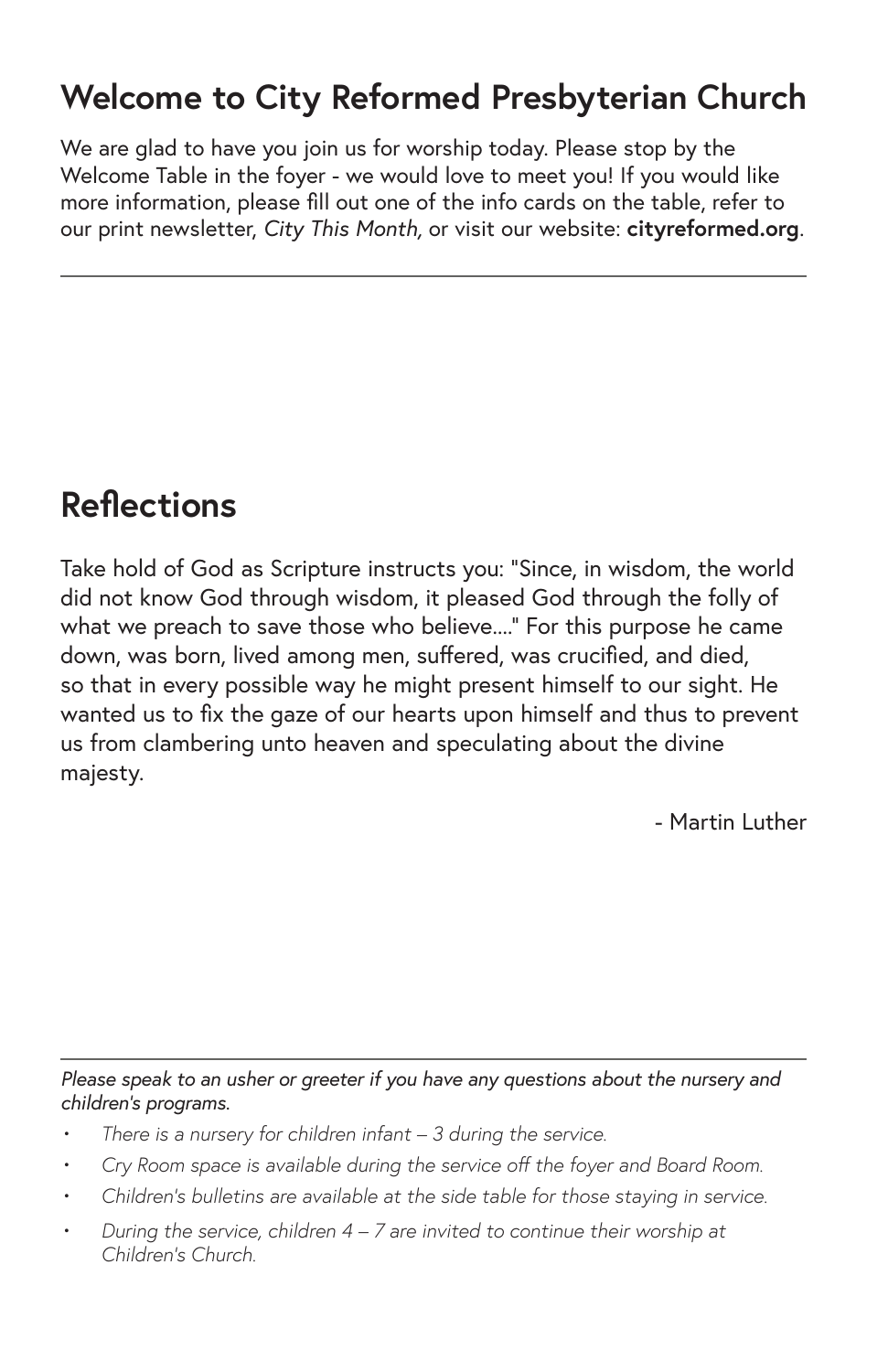# **Worship Service**

**City Reformed Presbyterian Church** Sunday Morning Worship – September 8, 2019 Presider: Reverend Nameun Cho

### **Call to Worship: 2 Corinthians 4:5-10**

*Please stand for the Call to Worship if you are able.*

- Leader For what we proclaim is not ourselves, but Jesus Christ as Lord, with ourselves as your servants for Jesus' sake.
- **People For God, who said, "Let light shine out of darkness," has shone in our hearts to give the light of the knowledge of the glory of God in the face of Jesus Christ.**
- Leader But we have this treasure in jars of clay,
- **People To show that the surpassing power belongs to God and not to us.**
- Leader We are afflicted in every way, but not crushed; perplexed, but not driven to despair; persecuted, but not forsaken; struck down, but not destroyed;
- **People Always carrying in the body the death of Jesus, so that the life of Jesus may also be manifested in our bodies.**

### **Prayer of Invocation**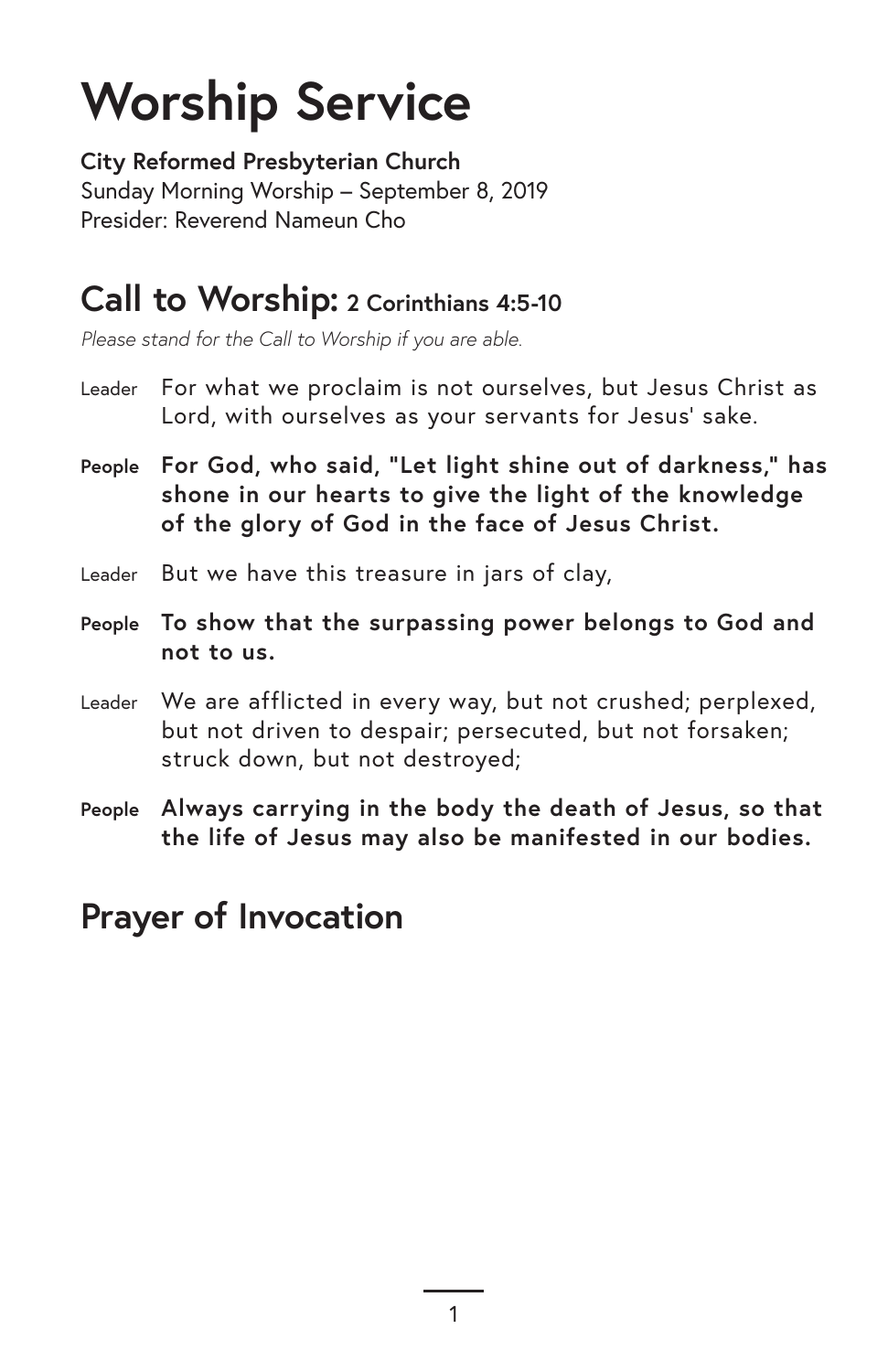#### **Arise My Soul Arise**

*(Words: Charles Wesley 1742; Music: Kevin Twit 1996)*

Arise my soul, arise, Shake off your guilty fears; The bleeding sacrifice On my behalf appears. Before the throne my surety stands, Before the throne my surety stands, My name is written on his hands.

He ever lives above, For me to intercede. His all redeeming love, His precious blood to plead. His blood atoned for every race, His blood atoned for every race, And sprinkles now the throne of grace.

*Arise Echo: Arise Arise Echo: Arise Arise All: Arise my soul, arise (Repeat) Shake off your guilty fears and rise.*

Five bleeding wounds he bears, Received on Calvary. They pour effectual prayers, They strongly plead for me. Forgive him, O forgive they cry. Forgive him, O forgive they cry, Don't let that ransomed sinner die.

My God is reconciled, His pardoning voice I hear; He owns me for his child, I can no longer fear; With confidence I now draw nigh, With confidence I now draw nigh, And "Father, Abba, Father!" cry.

### **Scripture Reading: 1 Chronicles 29:10b-11**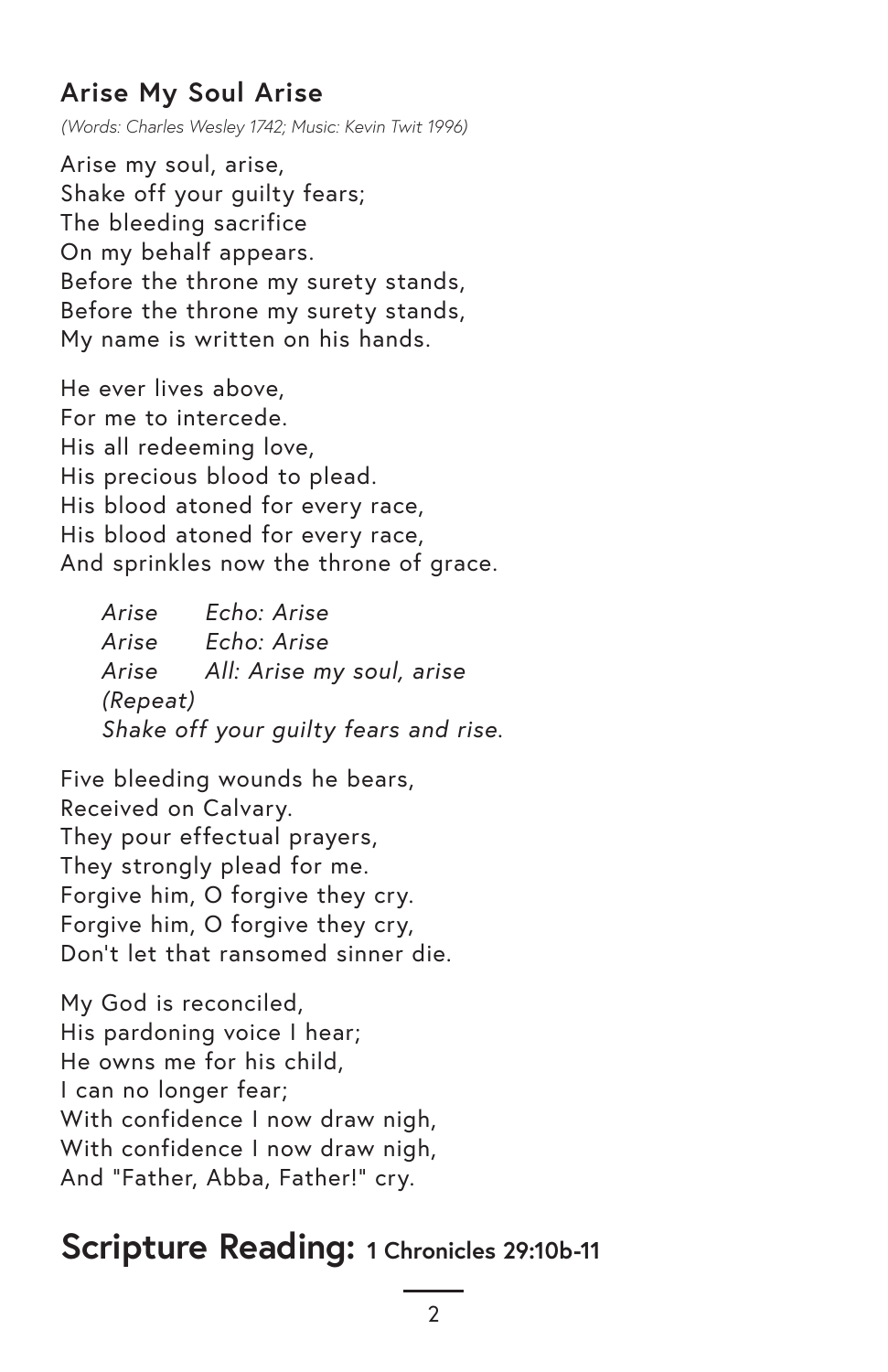#### **O God of Our Salvation**

*(Words & Music: Michael Bleecker and Matt Boswell 2009)*

O God of our salvation Who reigns upon the throne The sov'reign Father great is He From Whom all blessings flow

> *O God of our salvation From Whom redemption comes O Father Son and Spirit The blessed Three in One*

Behold the Son our Savior Who for our sin was slain The Christ Who purchased with His blood The wretched souls of men

O God the Holy Spirit Revealing deity The fount of life and love divine Throughout eternity

#### **Glorify Thy Name**

*(Words & Music: Donna Adkins 1976)*

Father we love You We worship and adore You Glorify Thy name in all the earth Glorify Thy name, glorify Thy name Glorify Thy name in all the earth

Jesus we love You We worship and adore You Glorify Thy name in all the earth Glorify Thy name, glorify Thy name Glorify Thy name in all the earth

Spirit we love You We worship and adore You Glorify Thy name in all the earth Glorify Thy name, glorify Thy name Glorify Thy name in all the earth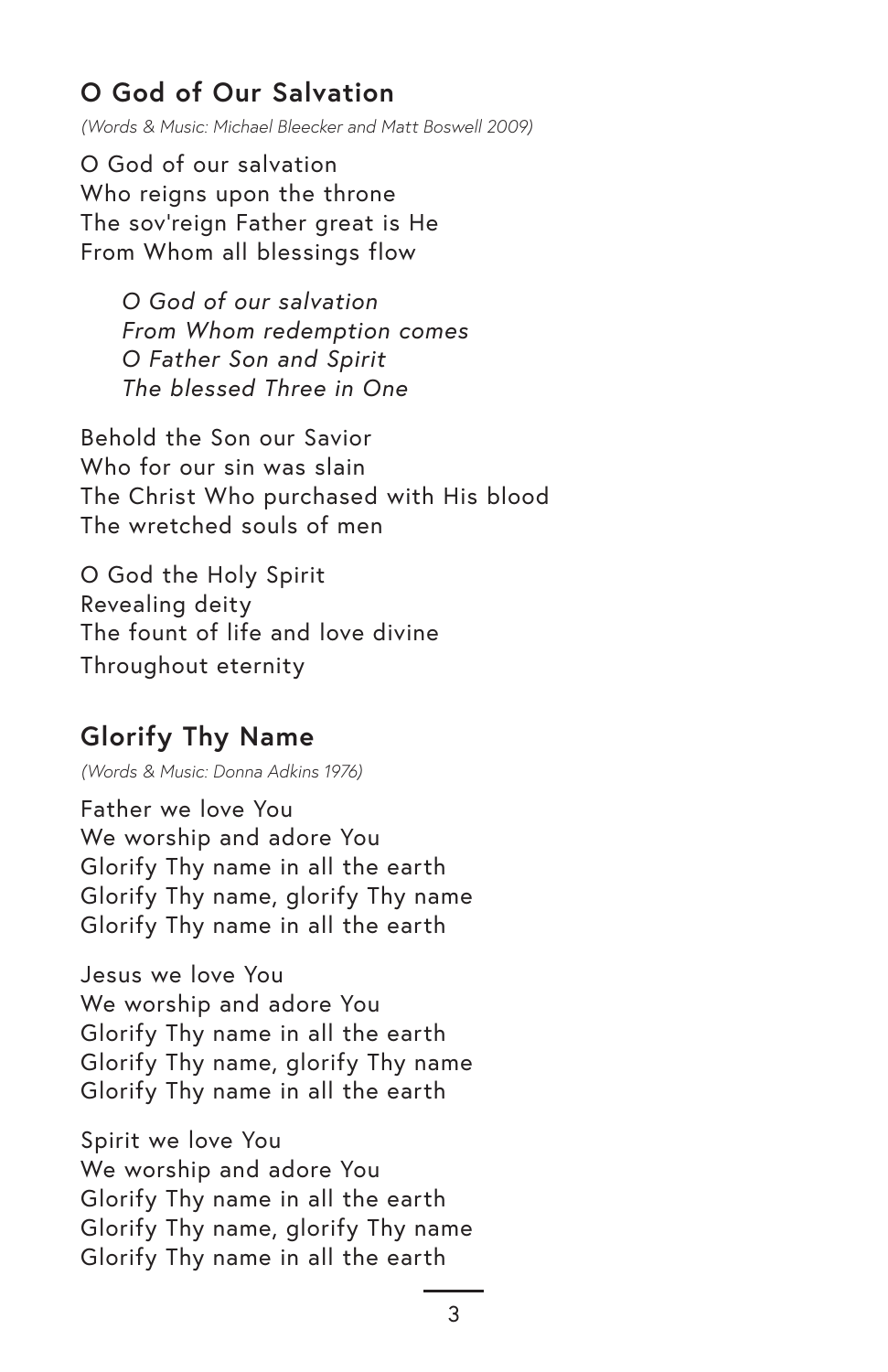# **Call to Confession: 2 Corinthians 5:20-21**

Therefore, we are ambassadors for Christ, God making his appeal through us. We implore you on behalf of Christ, be reconciled to God. For our sake he made him to be sin who knew no sin, so that in him we might become the righteousness of God.

# **Prayer of Confession**

**Father, you love your people as we are. But you also are working to change us. You have promised that your eternal purposes include forming us into the image of your Son, Jesus Christ. We confess that instead of seeking to grow up into maturity we are too often content to remain the same. Change seems scary and we value comfort and security too much. Help us to see the glory of the cross and the beauty of our upward call in Christ. Help us to know Jesus better and become more like him. We pray that your love would fill our hearts and lead us to truly love our brothers and sisters. Do this, so that Jesus will be glorified in our lives. Amen.**

# **Silent Confession**

### **Assurance of Pardon: 2 Corinthians 5:17**

Therefore, if anyone is in Christ, he is a new creation. The old has passed away; behold, the new has come.

### **Membership Vows: Wati Kumwenda**

# **Corporate Prayer**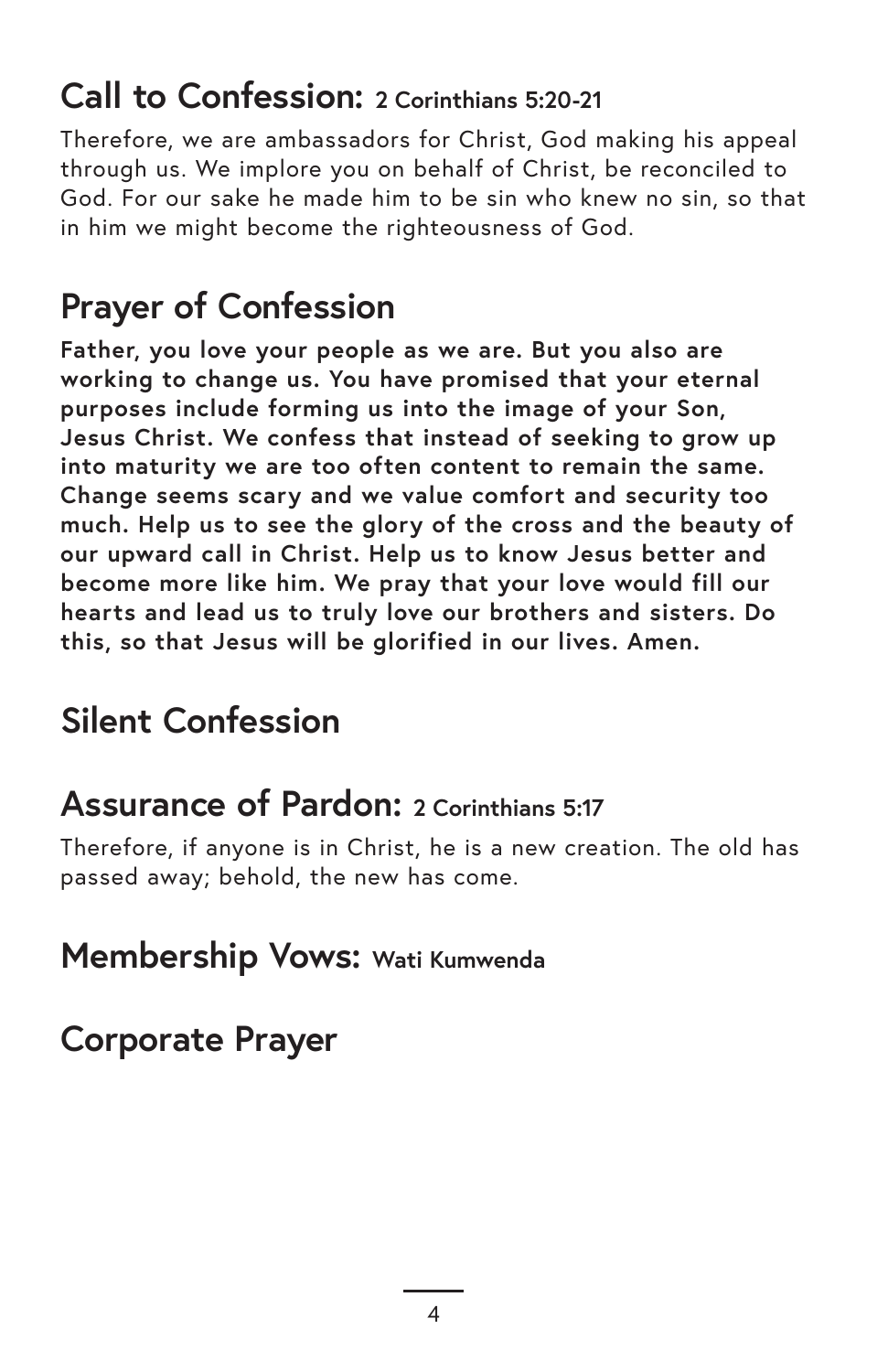# **Song of Renewal**

*During this song we will pass offering bags through the congregation. We ask that our members and regular attendees thoughtfully consider their contribution as an act of worship - a response to God's grace in our lives. Those who are not a regular part of our church are not expected to participate in the offering.*

#### **Jesus Messiah**

*(Words & Music: Daniel Carson, Ed Cash, Jesse Reeves, & Chris Tomlin)*

He became sin who knew no sin That we might become His righteousness He humbled Himself and carried the cross Love so amazing love so amazing

*Jesus Messiah Name above all names Blessed Redeemer Emmanuel The Rescue for sinners The Ransom from heaven Jesus Messiah Lord of all*

His body the bread, His blood the wine Broken and poured out all for love The whole earth trembled and the veil was torn Love so amazing love so amazing

All our hope is in You All our hope is in You All the glory to You God The Light of the world

# **Pastoral Prayer**

*At this time, children ages 4-7 are invited to continue their worship at Children's Church. The leaders will bring the children to children's church and then back to the worship service after the sermon.*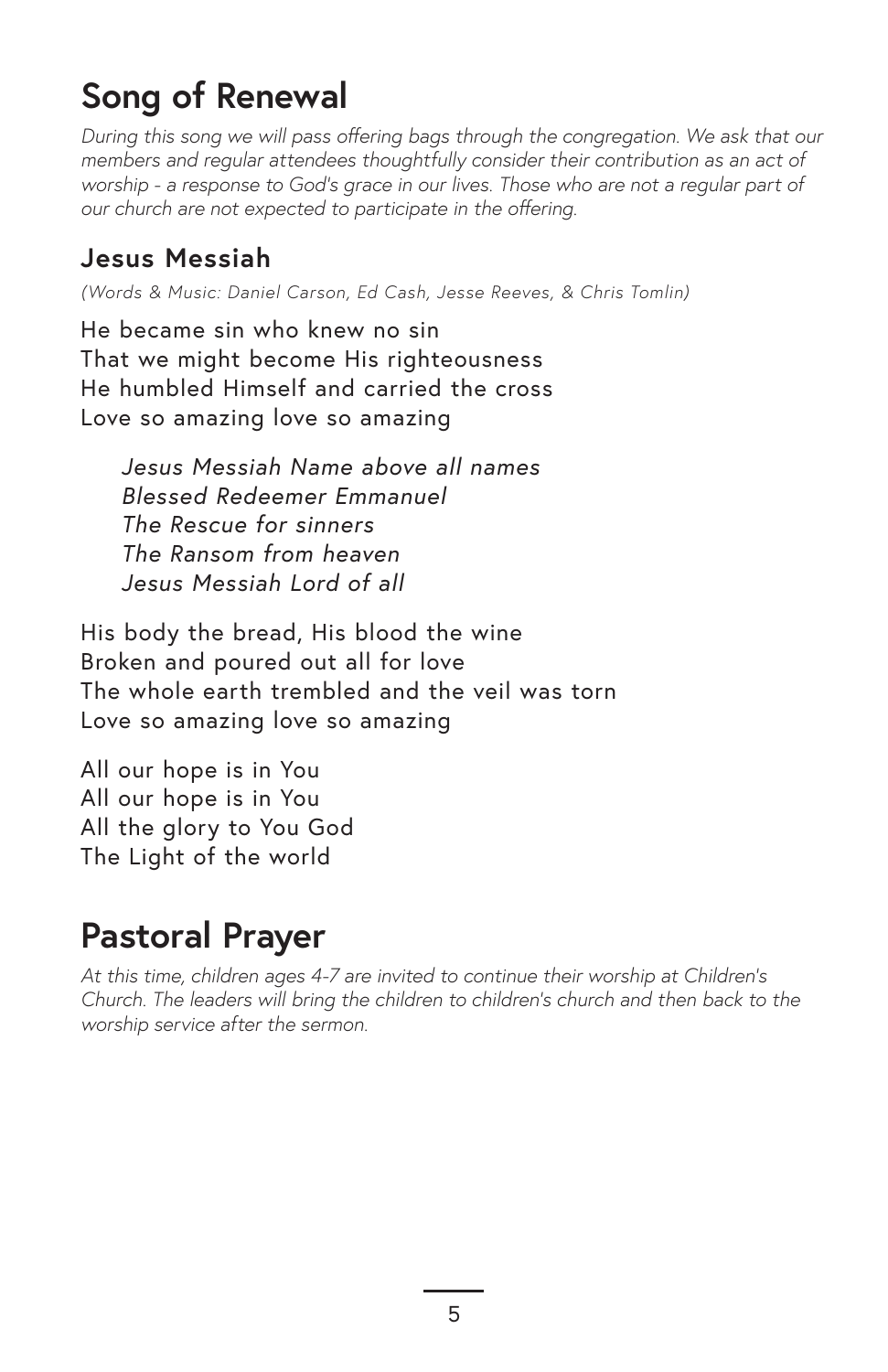#### **Sermon: 1 Corinthians 1:18-2:10 2019 Core Values: Formed by the Cross "Meeting God at the Cross"** - Reverend Matt Koerber

For the word of the cross is folly to those who are perishing, but to us who are being saved it is the power of God. 19For it is written, "I will destroy the wisdom of the wise, and the discernment of the discerning I will thwart." 20Where is the one who is wise? Where is the scribe? Where is the debater of this age? Has not God made foolish the wisdom of the world? 21For since, in the wisdom of God, the world did not know God through wisdom, it pleased God through the folly of what we preach to save those who believe. <sup>22</sup>For Jews demand signs and Greeks seek wisdom, 23but we preach Christ crucified, a stumbling block to Jews and folly to Gentiles, 24but to those who are called, both Jews and Greeks, Christ the power of God and the wisdom of God. 25For the foolishness of God is wiser than men, and the weakness of God is stronger than men.

26For consider your calling, brothers: not many of you were wise according to worldly standards, not many were powerful, not many were of noble birth. 27But God chose what is foolish in the world to shame the wise; God chose what is weak in the world to shame the strong; 28God chose what is low and despised in the world, even things that are not, to bring to nothing things that are, <sup>29</sup>so that no human being might boast in the presence of God. 30And because of him you are in Christ Jesus, who became to us wisdom from God, righteousness and sanctification and redemption, 31so that, as it is written, "Let the one who boasts, boast in the Lord."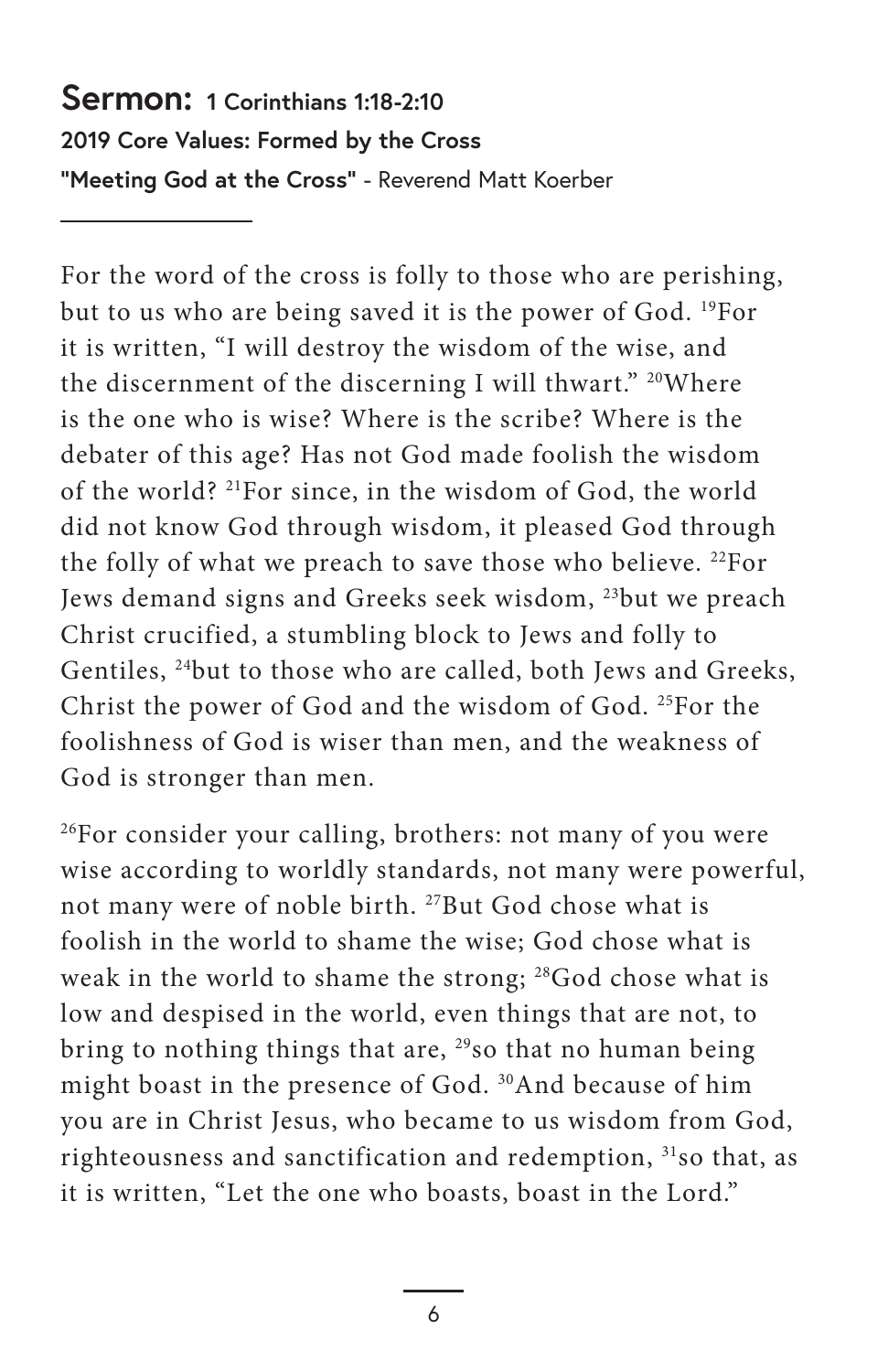2:1And I, when I came to you, brothers, did not come proclaiming to you the testimony of God with lofty speech or wisdom. 2 For I decided to know nothing among you except Jesus Christ and him crucified. 3 And I was with you in weakness and in fear and much trembling, 4 and my speech and my message were not in plausible words of wisdom, but in demonstration of the Spirit and of power, <sup>5</sup>so that your faith might not rest in the wisdom of men but in the power of God.

6 Yet among the mature we do impart wisdom, although it is not a wisdom of this age or of the rulers of this age, who are doomed to pass away. 7 But we impart a secret and hidden wisdom of God, which God decreed before the ages for our glory. 8 None of the rulers of this age understood this, for if they had, they would not have crucified the Lord of glory. 9 But, as it is written, "What no eye has seen, nor ear heard, nor the heart of man imagined, what God has prepared for those who love him"—10these things God has revealed to us through the Spirit. For the Spirit searches everything, even the depths of God.

Leader This is the Word of the Lord.

**People Thanks be to God.**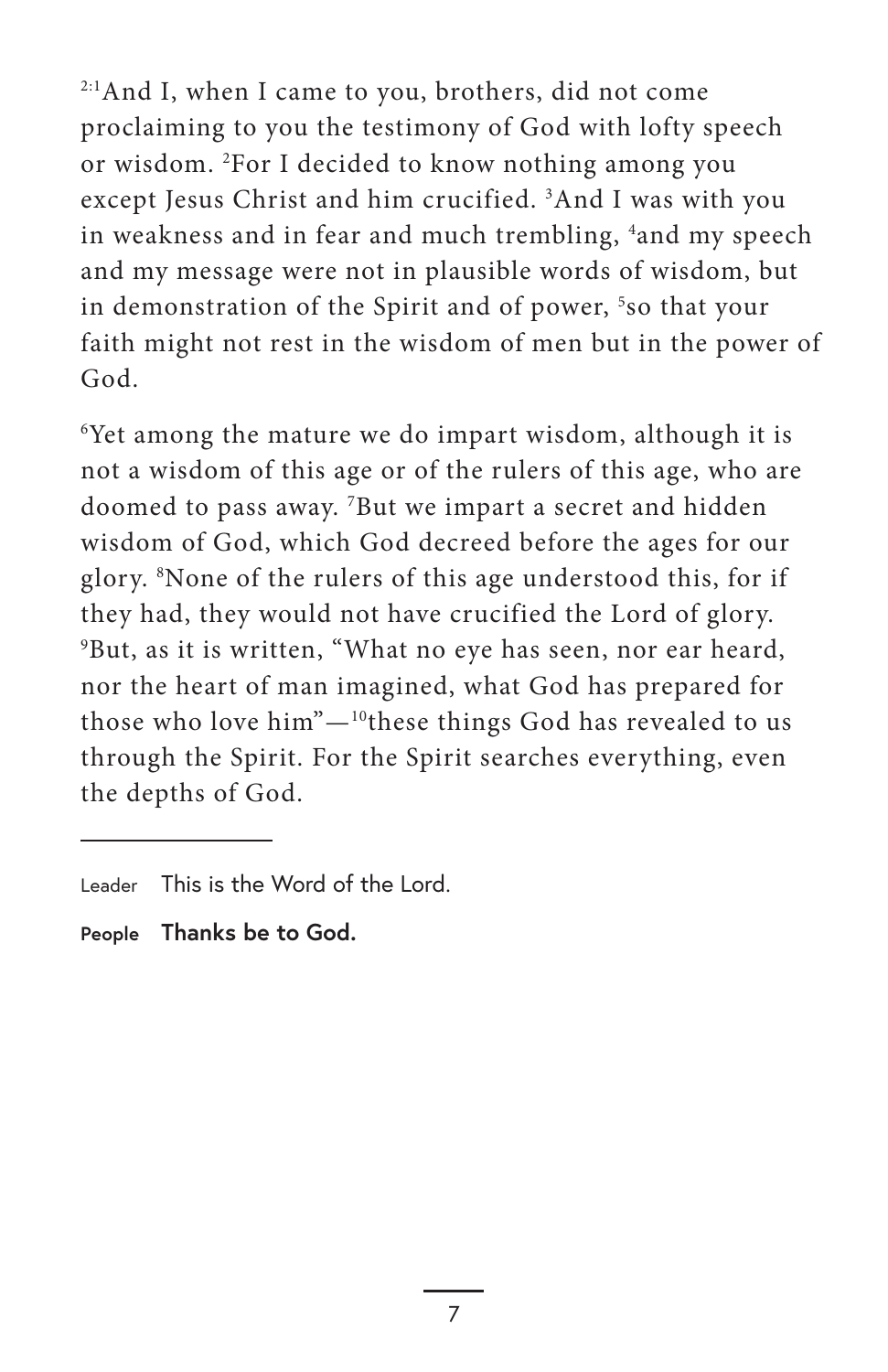# **Additional Scripture**

Matthew 16:15-17 / He said to them, "But who do you say that I am?" Simon Peter replied, "You are the Christ, the Son of the living God." And Jesus answered him, "Blessed are you, Simon Bar-Jonah! For flesh and blood has not revealed this to you, but my Father who is in heaven."

Matthew 16:21 / From that time Jesus began to show his disciples that he must go to Jerusalem and suffer many things from the elders and chief priests and scribes, and be killed, and on the third day be raised.

Matthew 16:24-25 / Then Jesus told his disciples, "If anyone would come after me, let him deny himself and take up his cross and follow me. For whoever would save his life will lose it, but whoever loses his life for my sake will find it."

1 Corinthians 15:3-4 / For I delivered to you as of first importance what I also received: that Christ died for our sins in accordance with the Scriptures, that he was buried, that he was raised on the third day in accordance with the Scriptures...

### **Creedal Response: Westminster Shorter Catechism**

Q27. What did Christ's humiliation consist of?

- **A. Christ's humiliation consisted of his being born in a low condition, living under the Law, undergoing the miseries of this life, undergoing the wrath of God and the cursed death of the Cross, and in being buried and continuing under the power of death for a time.**
- Q28. What does Christ's exaltation consist of?
- **A. Christ's exaltation consists of his rising again from the dead on the third day, ascending to heaven, sitting at the right hand of God the Father, and coming to judge the world on the last day.**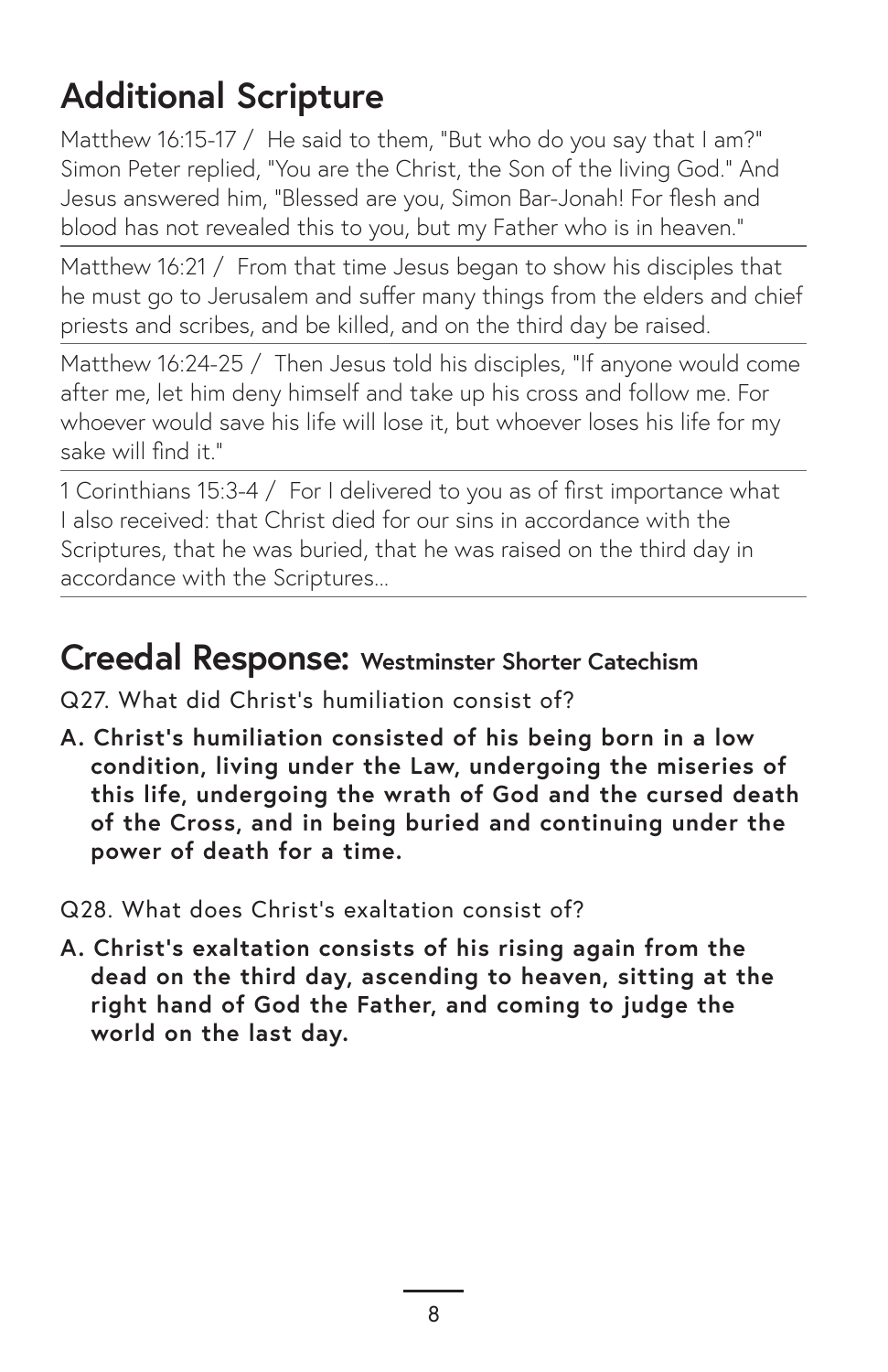# **Songs of Thanksgiving**

*Please stand for the final songs if you are able.*

#### **When I Survey the Wondrous Cross**

*(Words & Music: Lowell Mason & Isaac Watts)*

When I survey the wondrous cross On which the Prince of glory died, My richest gain I count but loss, And pour contempt on all my pride.

Forbid it, Lord, that I should boast, Save in the death of Christ my God! All the vain things that charm me most, I sacrifice them to His blood.

See from His head, His hands, His feet, Sorrow and love flow mingled down! Did e'er such love and sorrow meet, Or thorns compose so rich a crown?

Were the whole realm of nature mine, That were a present far too small; Love so amazing, so divine, Demands my soul, my life, my all.

#### **This I Believe - Apostles' Creed**

*(Words & Music: Ben Fielding & Matt Crocker 2014)*

Our Father everlasting The all creating One God Almighty Through Your Holy Spirit Conceiving Christ the Son Jesus our Saviour

> *I believe in God our Father I believe in Christ the Son I believe in the Holy Spirit Our God is three in One I believe in the resurrection That we will rise again For I believe in the Name of Jesus*